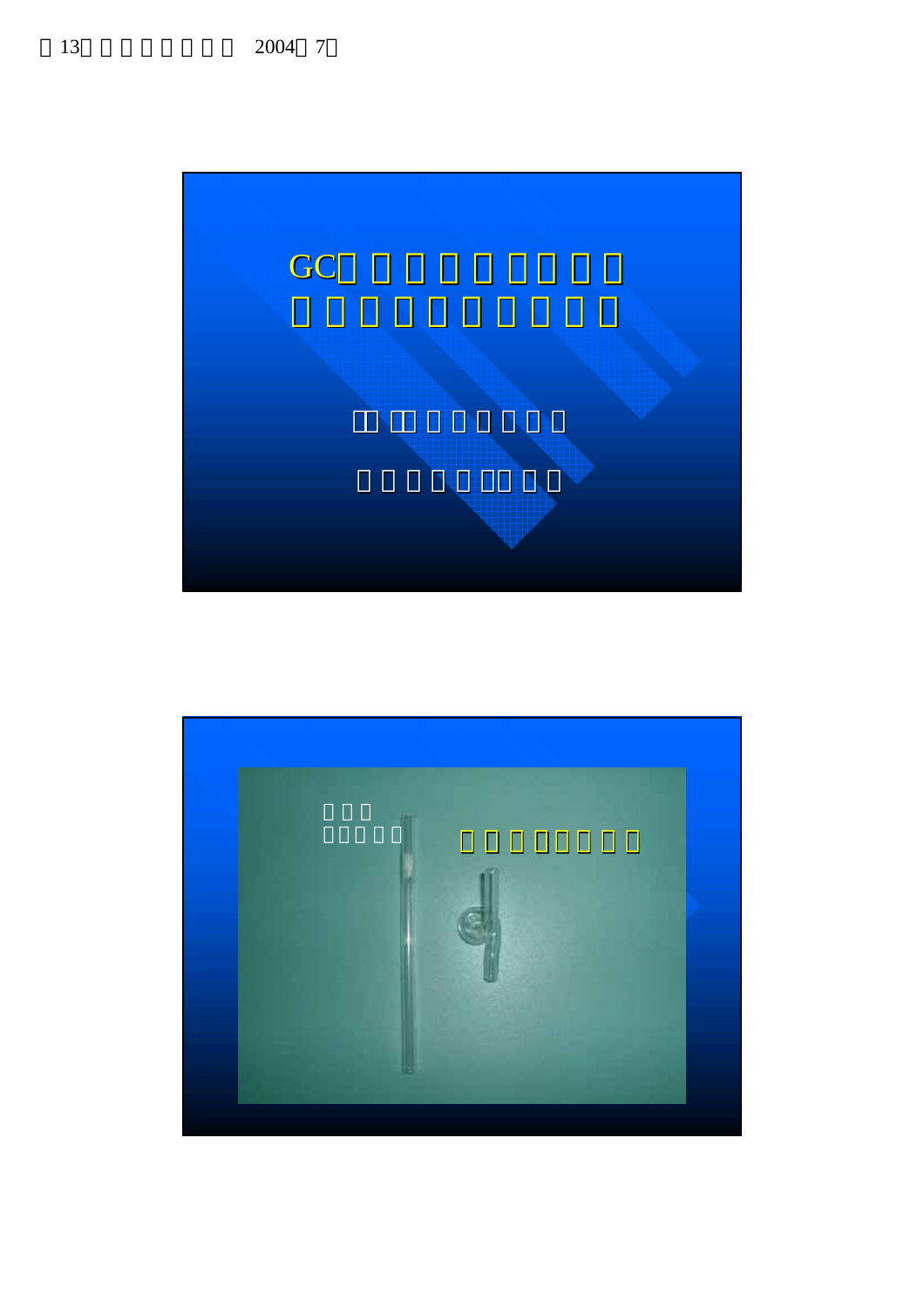

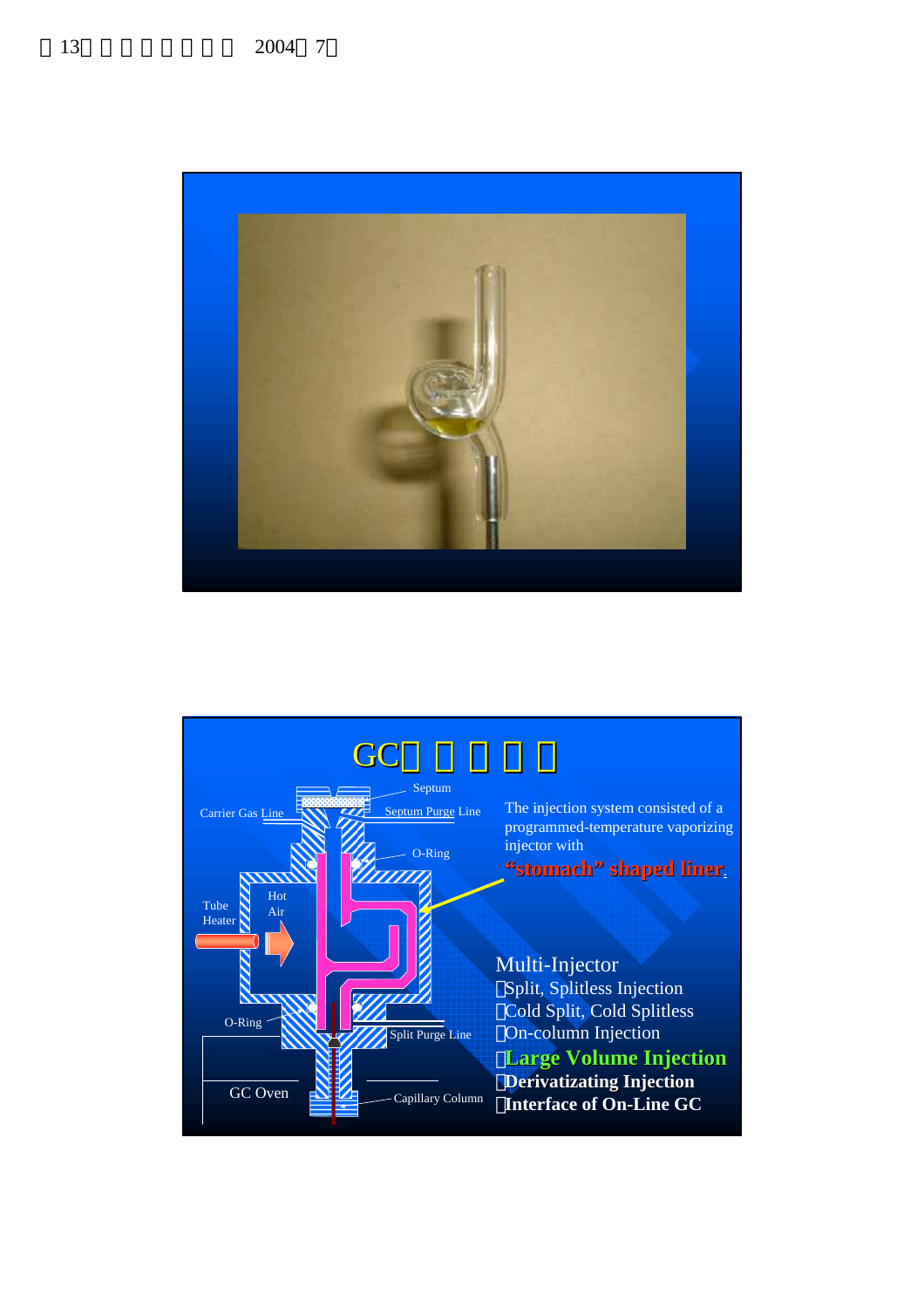

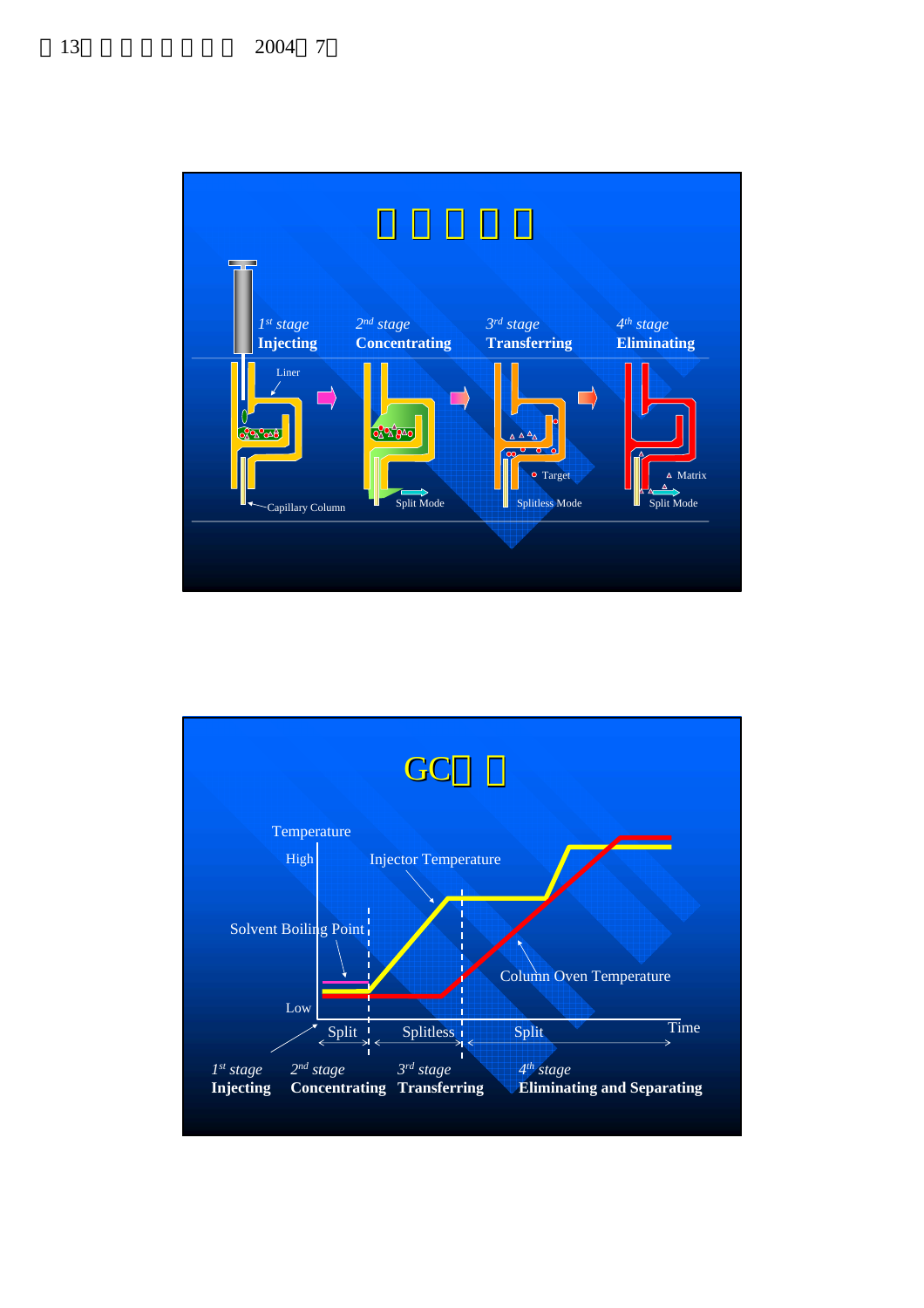|                                                 | <b>GC/MS</b>                             |
|-------------------------------------------------|------------------------------------------|
| <b>Injection Port</b>                           | LaviStoma (Eminet)                       |
| <b>Injection Temp.</b><br>$260^{\circ}C(20min)$ | 70°C-120°C/min-220°C(2min)-50°C/min-     |
| <b>Solvent Purge Time</b>                       | $15 \text{ sec}$                         |
| <b>GC/MS</b>                                    | QP5050A (Shimadzu)                       |
| Pre-column                                      | Silica capillary tube 0.53mm× 0.3m       |
| Column                                          | Inert Cap 5MS/Sil 0.25mm× 30m, 0.25µm    |
| Oven Temp.                                      | 60°C(4min)-15°C/min-180°C-4°C/min-230°C- |
|                                                 | 2°C/min-235°C-15°C/min-290° C(5min)      |
| Detector Temp.                                  | $280^{\circ}$ C                          |
| <b>MS</b> Method                                | <b>SIM</b>                               |
| <b>Splitpurge Flow</b>                          | $150ml/min(7min)-50ml/min$               |
| <b>Splitless Time</b>                           | 4 min                                    |
| <b>Auto Sampler</b>                             | AOC-20i (Shimadzu)                       |
| Syringe                                         | $50 \mu$                                 |

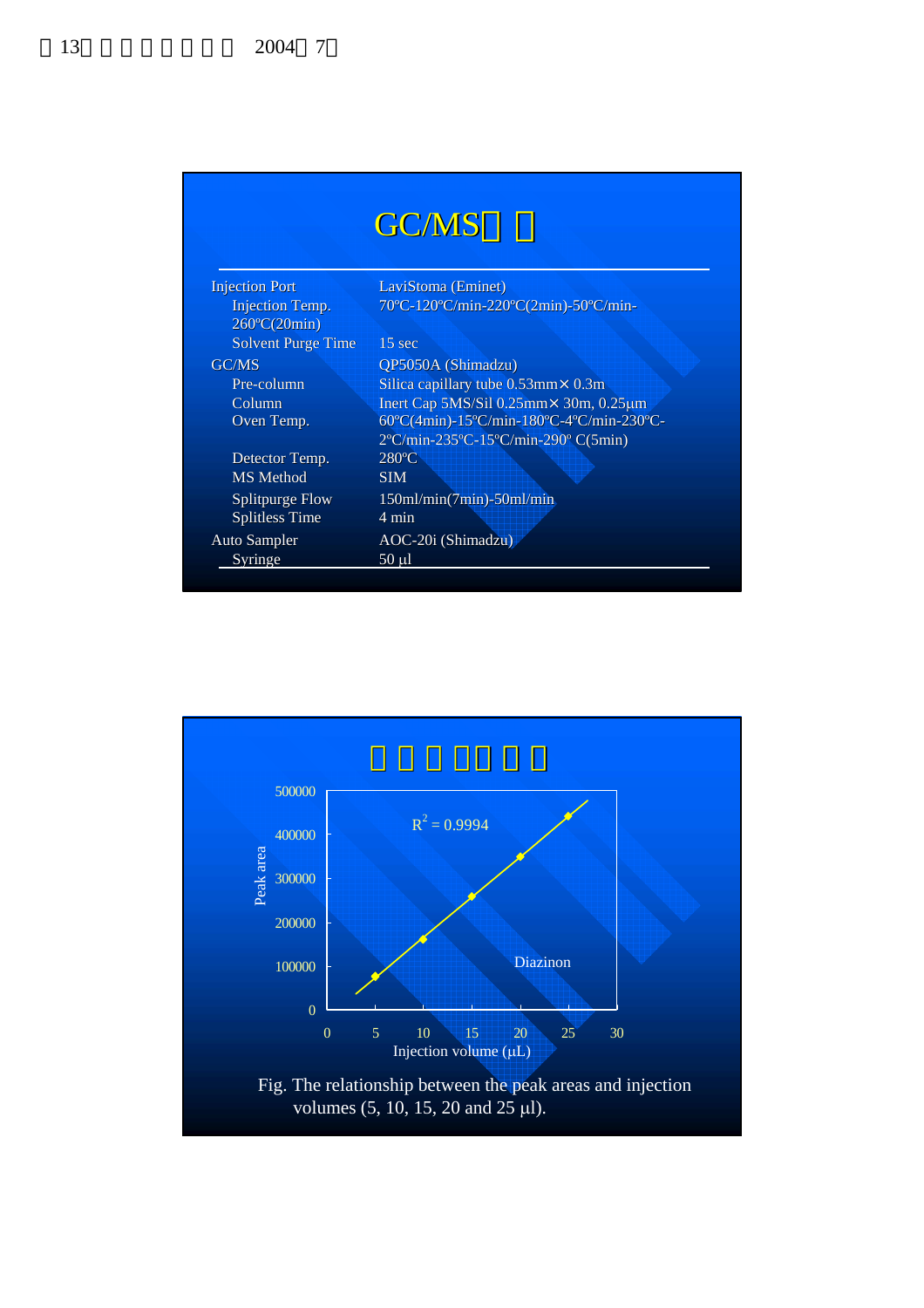

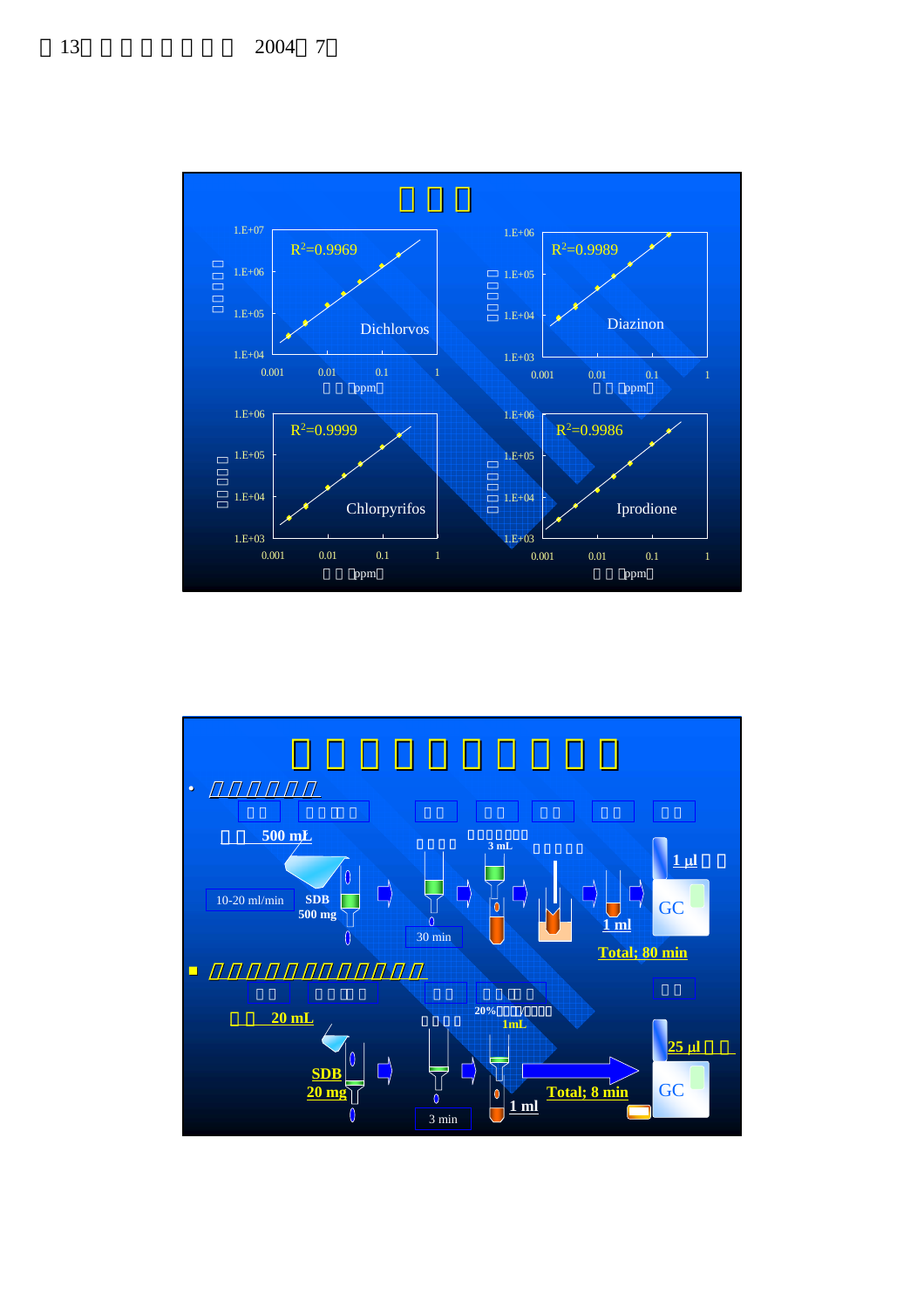

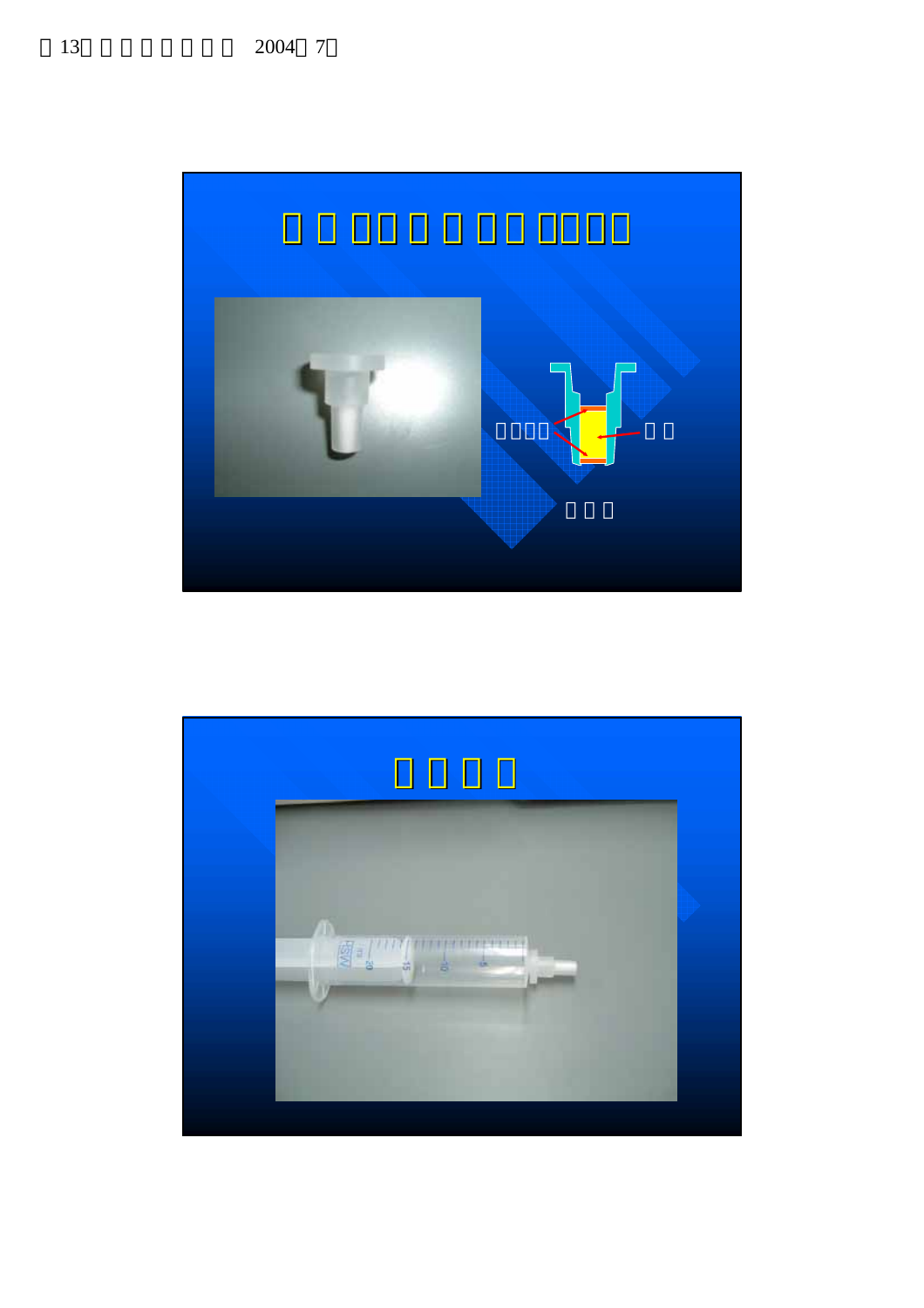

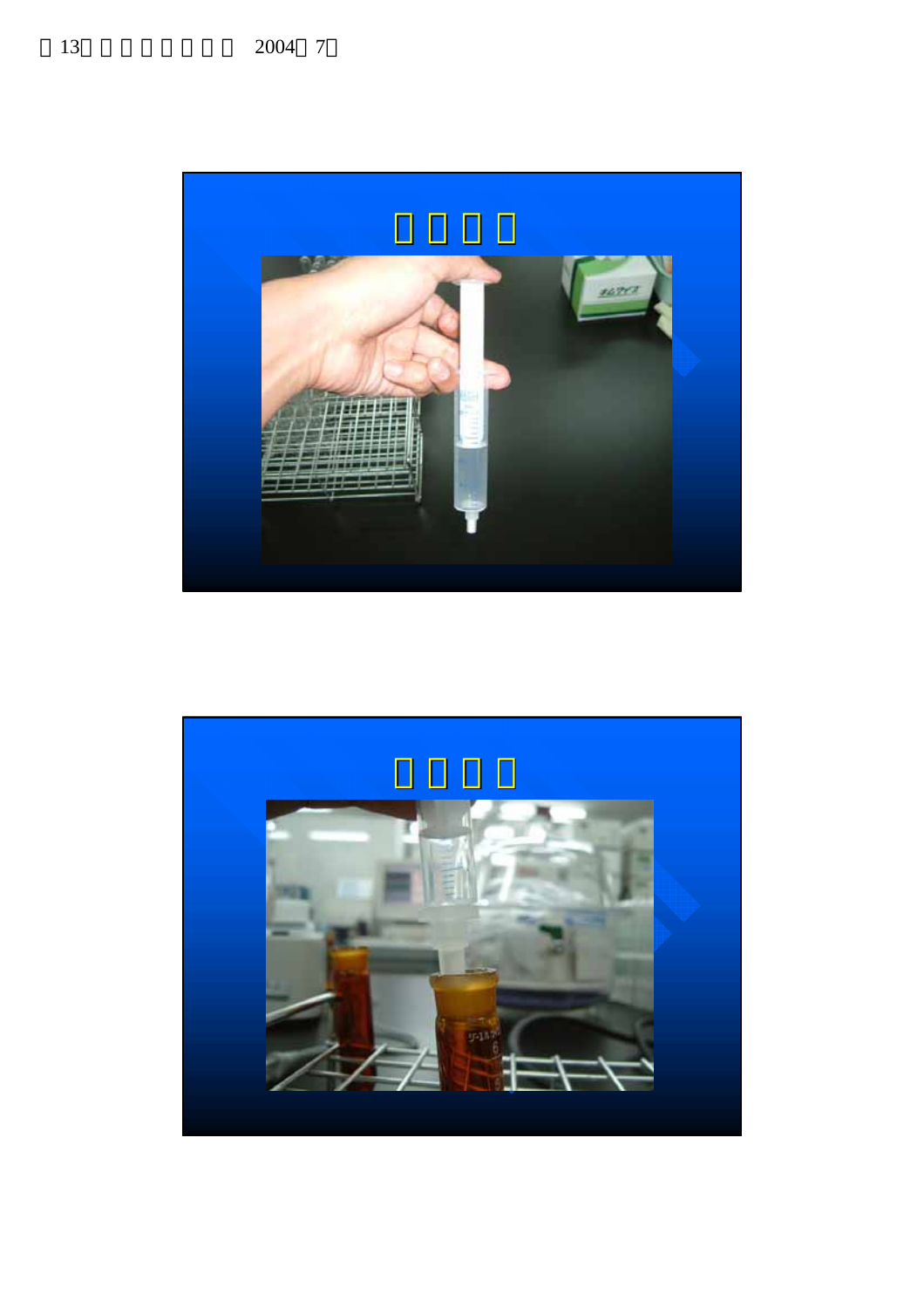

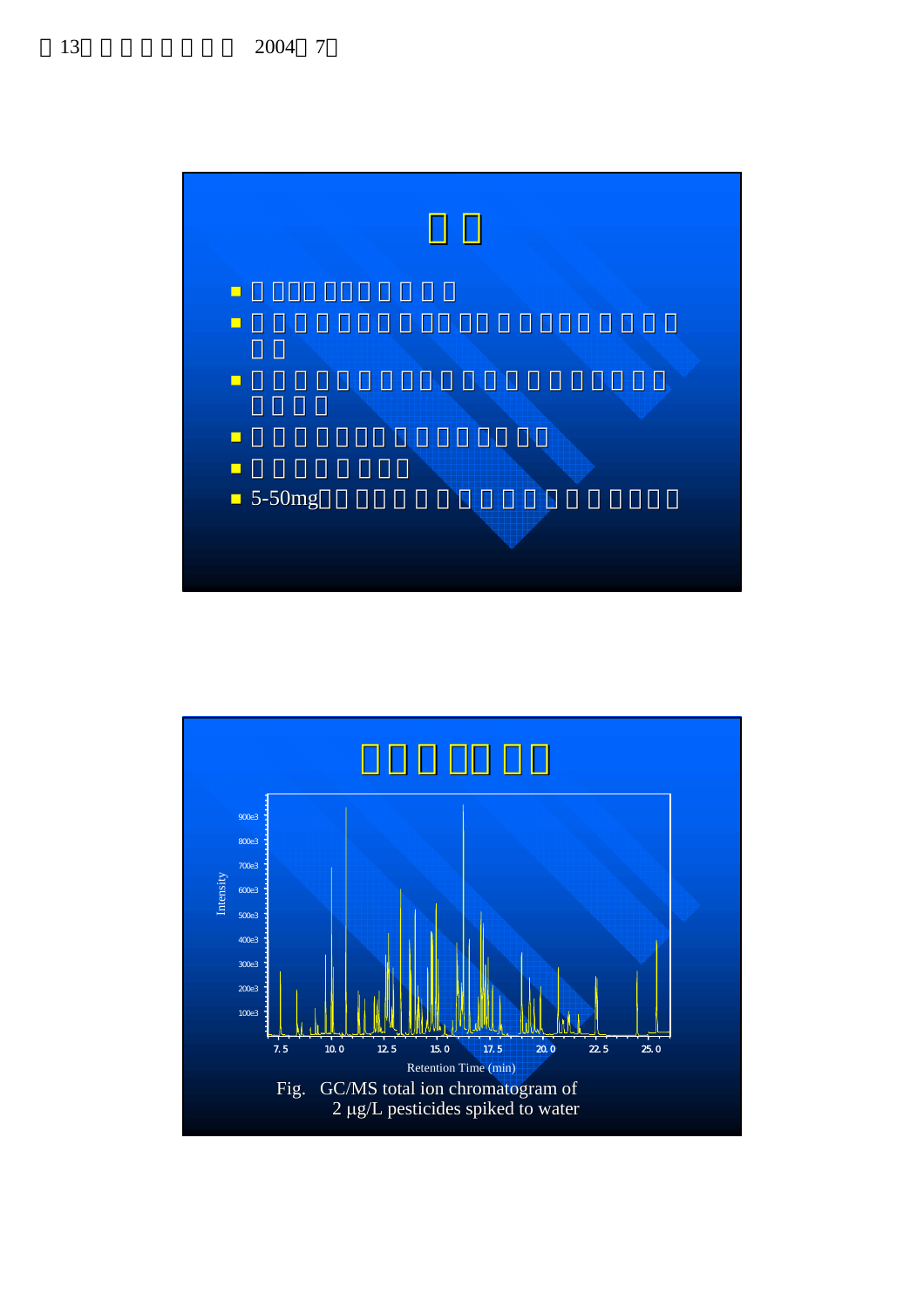| Name               | REC.  | RSD  | Name                | REC.  | RSD  | Name               | REC.  | $\overline{RSD}$ |
|--------------------|-------|------|---------------------|-------|------|--------------------|-------|------------------|
| <b>Dichlorvos</b>  | 70.8  | 4.4  | Simetryn            | 89.6  | 2.1  | Isoprothiolane     | 94.8  | 0.8              |
| Dichlobenil        | 99.9  | 1.2  | Metalaxyl           | 82.8  | 4.0  | Tricyclazole       | 49.2  | 11.1             |
| Etridiazole        | 100.9 | 1.0  | <b>Dithiopyr</b>    | 88.0  | 1.3  | <b>Buprofezin</b>  | 90.6  | 2.7              |
| Chloroneb          | 100.5 | 0.5  | Fenitrothion        | 100.1 | 1.2  | <b>Isoxathion</b>  | 93.9  | 1.5              |
| Isoprocarb         | 91.3  | 1.9  | Esprocarb           | 94.1  | 2.9  | Carpropamid        | 95.6  | 2.9              |
| Molinate           | 101.5 | 0.6  | Malathion           | 99.7  | 2.0  | Endosulfan         | 88.2  | 2.7              |
| Fenobucarb         | 96.0  | 0.7  | <b>Chlorpyrifos</b> | 87.9  | 2.1  | Mepronil           | 97.2  | 0.8              |
| <b>Trifluralin</b> | 86.1  | 2.5  | Thiobencarb         | 93.1  | 1.0  | Chlornitrofen      | 84.8  | 1.6              |
| <b>Benfluralin</b> | 83.3  | 2.0  | Fenthion            | 91.6  | 2.0  | Edifenphos         | 90.9  | 1.7              |
| Pencycuron         | 83.2  | 1.8  | <b>Fthalide</b>     | 89.7  | 4.4  | Endosulfan sulfate | 80.7  | 4.0              |
| Dimethoate         | 30.9  | 13.2 | Pendimethalin       | 87.2  | 2.8  | Propiconazole      | 93.4  | 2.0              |
| Probenazole        | 88.9  | 5.6  | Dimethametryn       | 95.0  | 1.2  | Thenylchlor        | 97.0  | 0.6              |
| Simazine           | 72.9  | 3.9  | Isofenphos          | 95.4  | 1.6  | Daimuron           | 106.9 | 9.9              |
| Atrazine           | 87.4  | 1.8  | Methyldymron        | 64.6  | 10.7 | Pyributicarb       | 85.2  | 2.4              |
| Propyzamide        | 94.2  | 1.8  | Phenthoate          | 93.5  | 0.9  | Pyridaphenthion    | 88.5  | 1.4              |
| <b>Diazinon</b>    | 94.9  | 1.2  | Captan              | 93.5  | 4.5  | Iprodione          | 93.4  | 2.3              |
| Pyroquilon         | 64.8  | 5.8  | Dimepiperate        | 94.4  | 0.7  | <b>EPN</b>         | 86.3  | 1.5              |
| Chlorothalonil     | 88.1  | 1.4  | Procymidone         | 99.6  | 0.6  | Piperophos         | 88.1  | 2.7              |
| Ethylthiodemetone  | 75.3  | 7.5  | Methidathion        | 96.2  | 1.0  | Anilofos           | 91.7  | 1.4              |
| Iprobenfos         | 95.0  | 0.6  | Endosulfan          | 89.5  | 6.7  | <b>Bifenox</b>     | 83.8  | 0.7              |
| Terbucarb          | 94.1  | 1.1  | <b>Butamifos</b>    | 93.8  | 1.7  | Pyriproxyfen       | 84.3  | 1.9              |
| Bromobutide        | 96.5  | 0.9  | Napropamide         | 101.1 | 1.4  | Mefenacet          | 94.6  | 1.3              |
| Alachlor           | 96.3  | 1.1  | Flutolanil          | 96.9  | 0.8  | Cafenstrole        | 95.3  | 0.7              |
| Tolclofos-methyl   | 93.1  | 1.1  | Pretilachlor        | 95.4  | 1.3  | Etofenprox         | 68.7  | 5.5              |